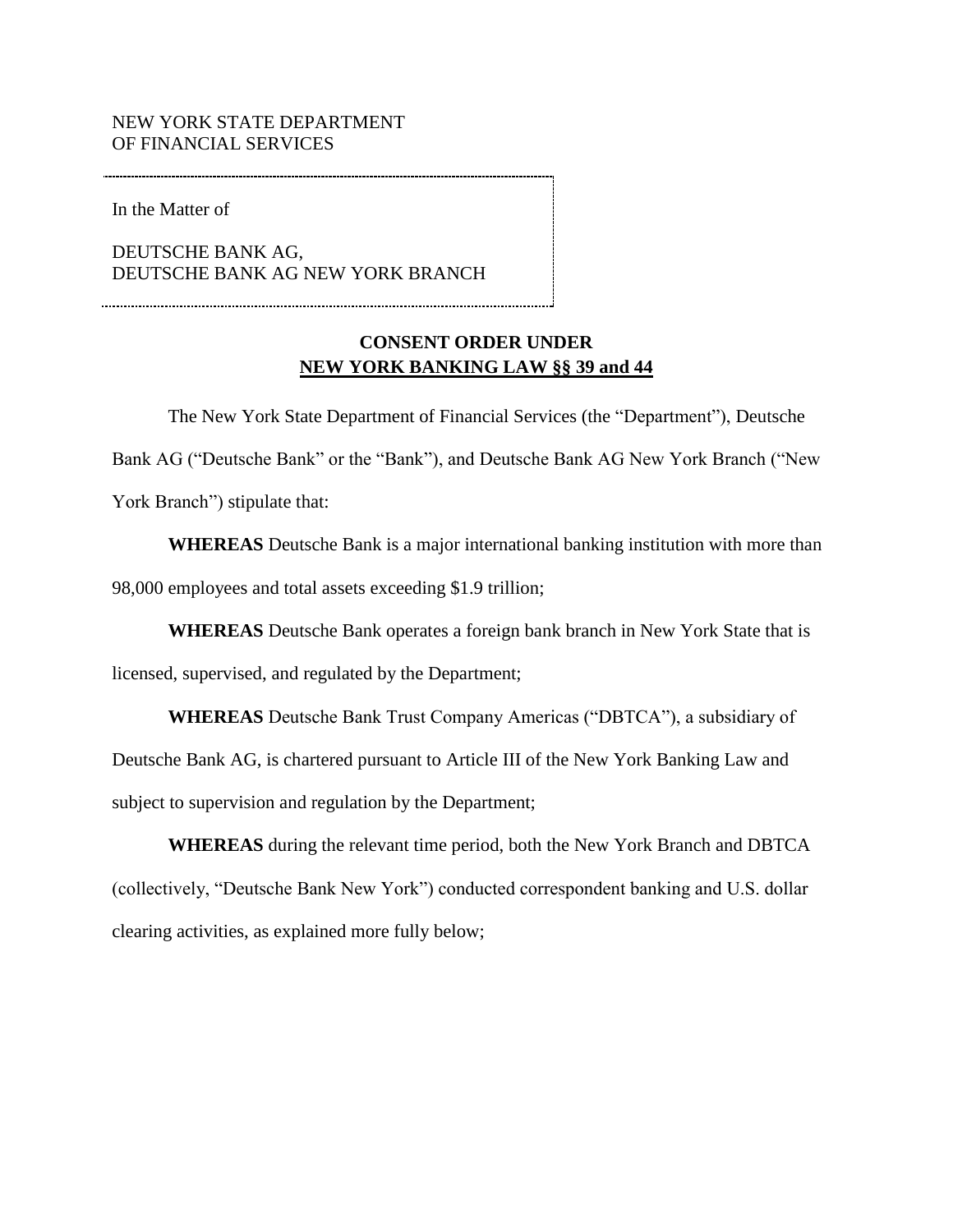**WHEREAS** from at least 1999 through 2006, Deutsche Bank used non-transparent methods and practices to conduct more than  $27,200$  U.S. dollar clearing transactions<sup>1</sup> valued at over \$10.86 billion on behalf of Iranian, Libyan, Syrian, Burmese, and Sudanese financial institutions and other entities subject to U.S. economic sanctions, including entities on the Specially Designated Nationals ("SDN") List of the U.S. Treasury Department's Office of Foreign Assets Control ("OFAC");<sup>2</sup>

 sanctioned entity; and (iii) including notes or code words, or instructing customers to include **WHEREAS** the Bank effectively concealed the relationship of a sanctioned or possiblysanctioned party to the transactions by knowingly processing these non-transparent transactions using methods such as (i) removing from SWIFT payment messages<sup>3</sup> information that identified an underlying party to the transaction as an entity subject to U.S. sanctions; (ii) using nontransparent cover payments, which enabled the bank to send payment messages to the U.S. that did not include information identifying an underlying party to the transactions as a possiblynotes or code words, in payment messages to ensure bank staff employed special processing to hide any sanctions relationship before sending the payments to the U.S.;

**WHEREAS** by knowingly processing transactions involving sanctioned entities using non-transparent methods, Deutsche Bank failed to maintain accurate records as to those transactions, subverted Deutsche Bank New York's and correspondent banks' controls designed

 $\overline{a}$ 

 $\mathbf{1}$ U.S. dollar clearing is the process by which U.S. dollar-denominated payments between counterparties are made through a bank in the United States.

 $\overline{c}$  reviewed, that over 600 of those transactions valued at more than \$38 million were illegal under Deutsche Bank reported, employing extrapolation methodology to the transaction messages various U.S. Sanctions and other programs.

 $\mathfrak{Z}$ The Society of Worldwide Interbank Financial Telecommunications, or SWIFT, provides an international network through which banks exchange electronic wire transfer messages. SWIFT messages contain various informational fields.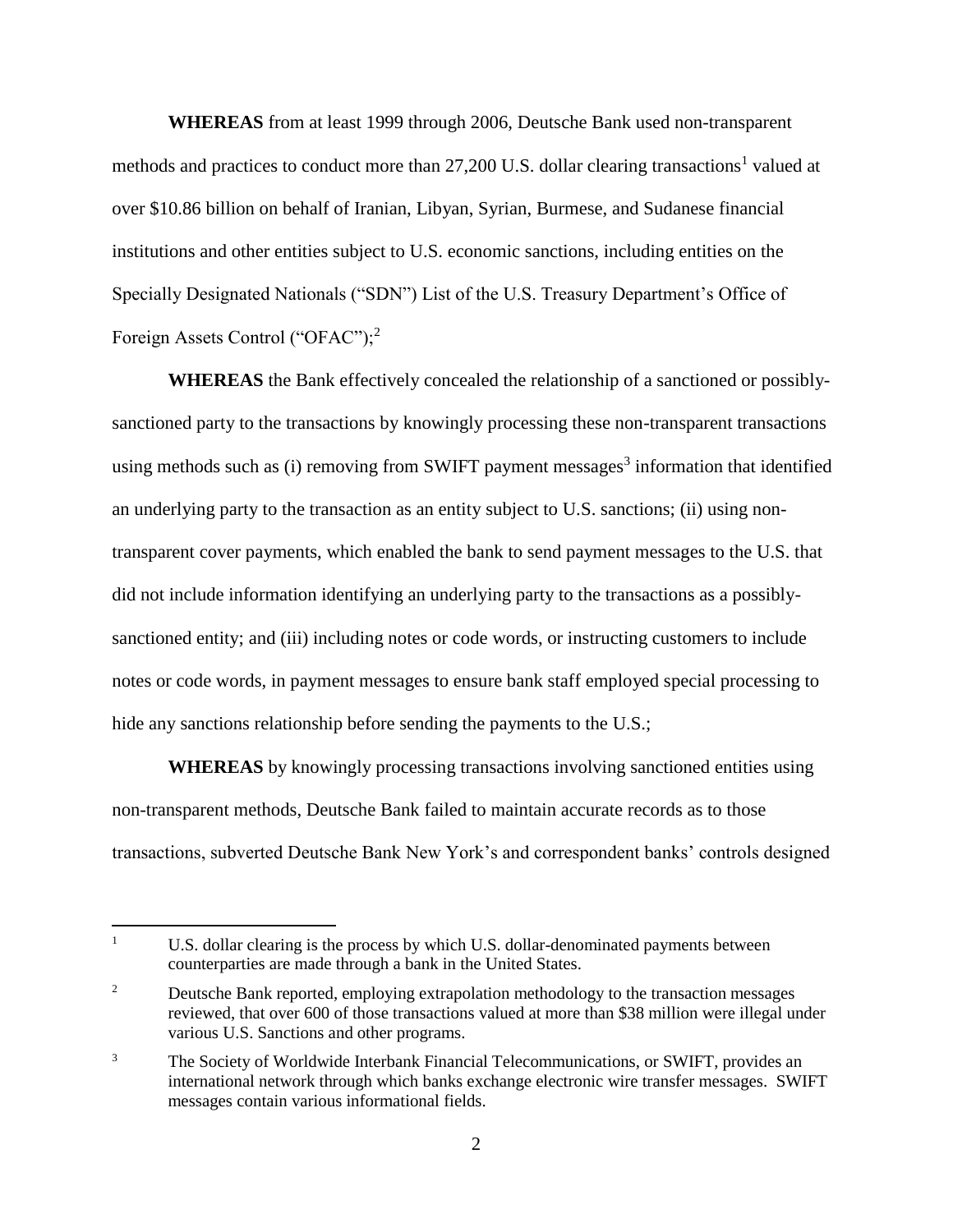to detect possibly illegal transactions, and prevented effective review by regulators and other authorities;

**WHEREAS** Deutsche Bank's conduct ran counter to U.S. foreign policy and national security interests, constituted violations of New York and federal laws and regulations, and raises substantial safety and soundness concerns;

**NOW THEREFORE**, to resolve this matter without further proceedings pursuant to the Superintendent's authority under Sections 39 and 44 of the Banking Law, the Department and Deutsche Bank agree to the following:

#### **Factual Background**

#### Use of Wire Stripping and Non-Transparent Cover Payments to Disguise Transactions

1. Starting at least in 1999, Bank employees recognized that U.S. sanctions rules, which applied at that time or over the course of subsequent years to Iranian, Syrian, Libyan, Burmese, or Sudanese customers or to customers who were listed on OFAC's SDN list, would pose problems for U.S. dollar payments sent to or cleared through the U.S., including clearing done through Deutsche Bank New York. Payments involving sanctioned entities were subject to additional scrutiny and might be delayed, rejected, or frozen in the United States. In order to facilitate what it saw as "lucrative" U.S. dollar business for sanctioned customers, Bank employees developed and employed several processes to handle dollar payments in nontransparent ways that circumvented the controls designed to detect potentially-problematic payments.

2. One method was wire stripping, or alteration of the information included on the payment message. Bank staff in overseas offices handling Message Type 103 serial payment messages, or MT103s, removed information indicating a connection to a sanctioned entity before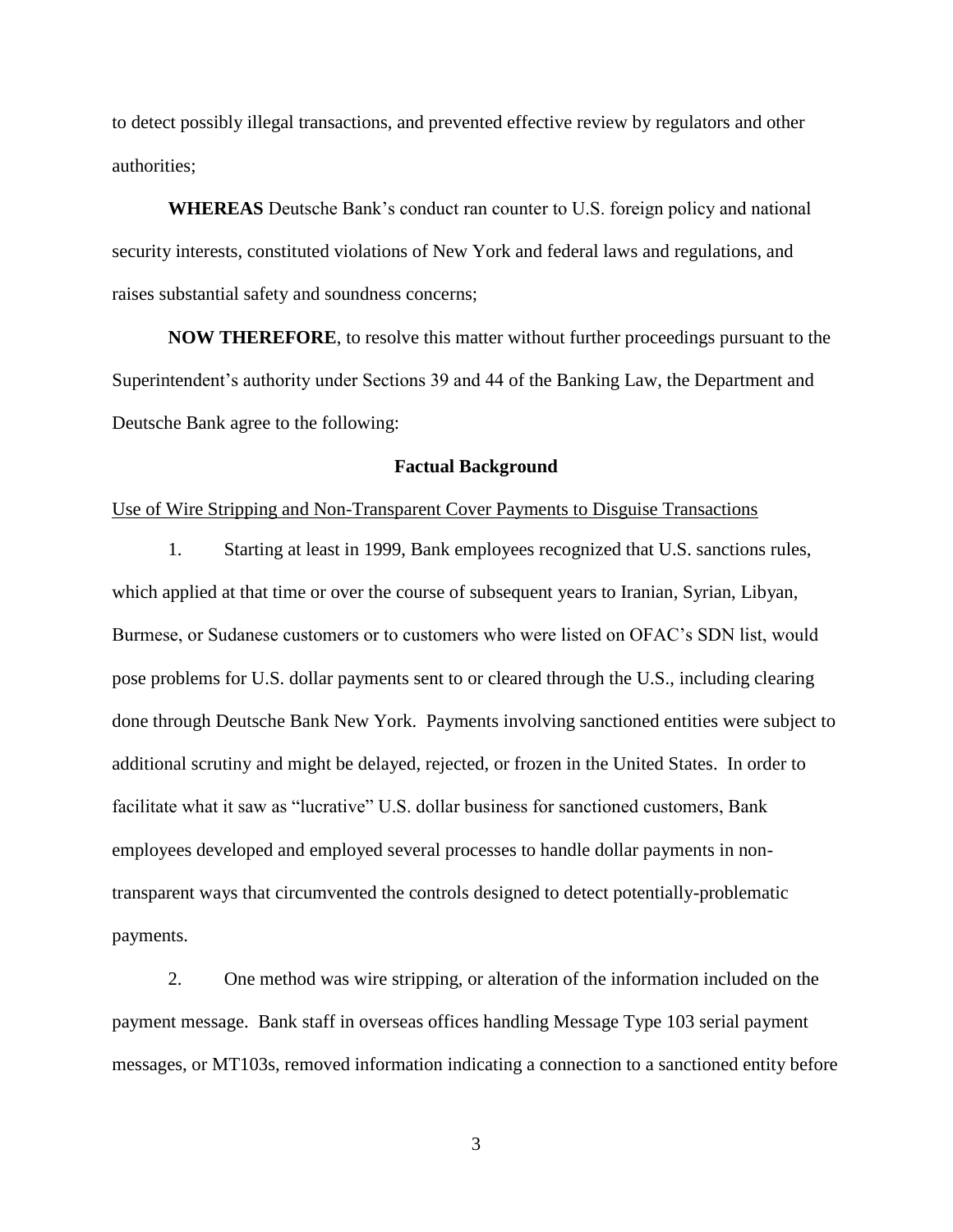the payment was passed along to the correspondent bank in the U.S. $<sup>4</sup>$  With any potentially-</sup> problematic information removed (or, as was done in some cases, replaced with innocuous information, such as showing the bank itself as the originator), the payment message did not raise red flags in any filtering systems or trigger any additional scrutiny or blocking that otherwise would have occurred if the true details were included.

3. A second method was the use of non-transparent cover payments. The cover payment method involved splitting an incoming MT103 message into two message streams: an MT103, which included all details, sent directly to the beneficiary's bank, and a second message, an MT202, which did not include details about the underlying parties to the transaction, sent to Deutsche Bank New York or another correspondent clearing bank in the U.S. In this way, no details that would have suggested a sanctions connection and triggered additional delay, blocking, or freezing of the transactions were included in the payment message sent to the U.S. bank.

4. Bank employees recognized that these handling processes were necessary in order to evade the sanctions-related protections and controls of Deutsche Bank New York and other correspondents. For example, a relationship manager who handled significant business for Iranian, Libyan, and Syrian customers explained the need for special measures as follows, in a 2003 email to colleagues: The Bank employs "specific precautionary measures that require a great deal of expertise" because "[i]f we make a mistake, the amounts to be paid could be frozen in the USA and/or DB's business interests in the USA could be damaged." Or as the Assistant Vice President who oversaw payments processing explained to a colleague who inquired about

 $\overline{a}$ 

A serial payment consisted of a SWIFT MT103 sent from the ordering customer's bank through a correspondent bank and on to the beneficiary's bank. 4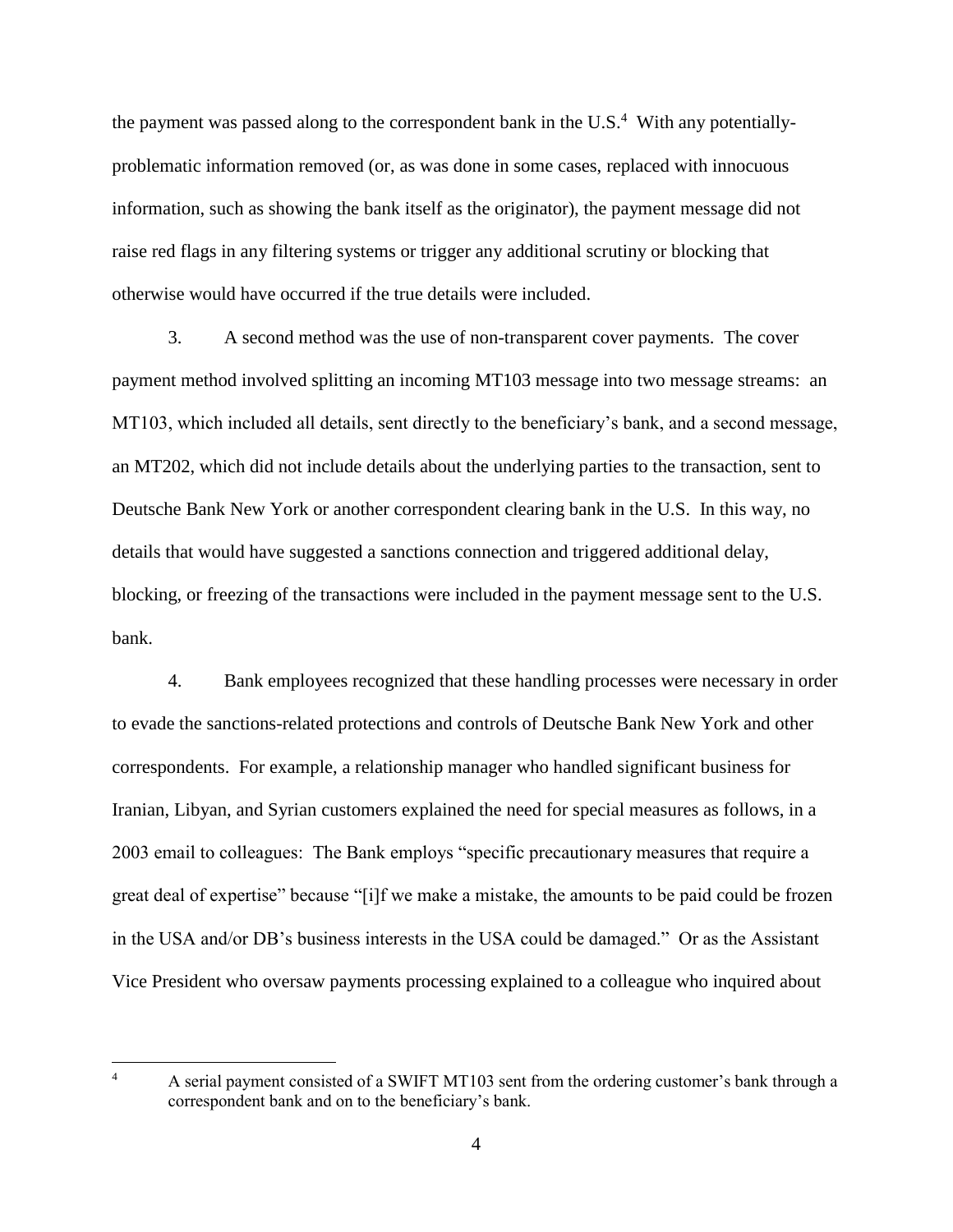Iranian payments, the Bank needed to employ "the tricks and cunning of MT103 and MT202" because of the U.S. sanctions restrictions otherwise applicable to sanctions-related payments.

 dropped . . . into a further repair queue, where the references to the principal will then be 5. Therefore, as explained in another email summing up the process for handling Iran-related payments, the Bank's preferred method was to process a payment using the cover payment method, and when that was not possible, "we will arrange for the order to be eliminated."

6. As new sanctioned customers were brought into the fold, or as newly-enacted U.S. sanctions programs affected existing customers, these processes were extended so as to ensure that payments did not encounter U.S.-based sanctions problems. For example, when Bank staff learned that possible new U.S. sanctions might affect certain Syrian customers, they discussed how Syrian payment orders "must be 'anonymised' in the same way as orders from Iran or Libya, i.e. coverage without mention of Syria can be directed via USA and the order is made directly to the beneficiary's bank."

 underlying parties) were then resubmitted as MT202 cover payments – in other words, since the 7. On some occasions, payments that were rejected by Deutsche Bank New York due to a suspected sanctions connection were simply resubmitted to a different U.S. correspondent by the overseas office. Alternatively, some payments that were rejected in the U.S. when they were sent as MT103 serial payments (which included details about the information included on the more detailed message caused the rejection, the overseas office simply sent the payment again using the less transparent method.

8. The special processing that the Bank used to handle sanctioned payments was anything but business as usual; it required manual intervention to identify and process the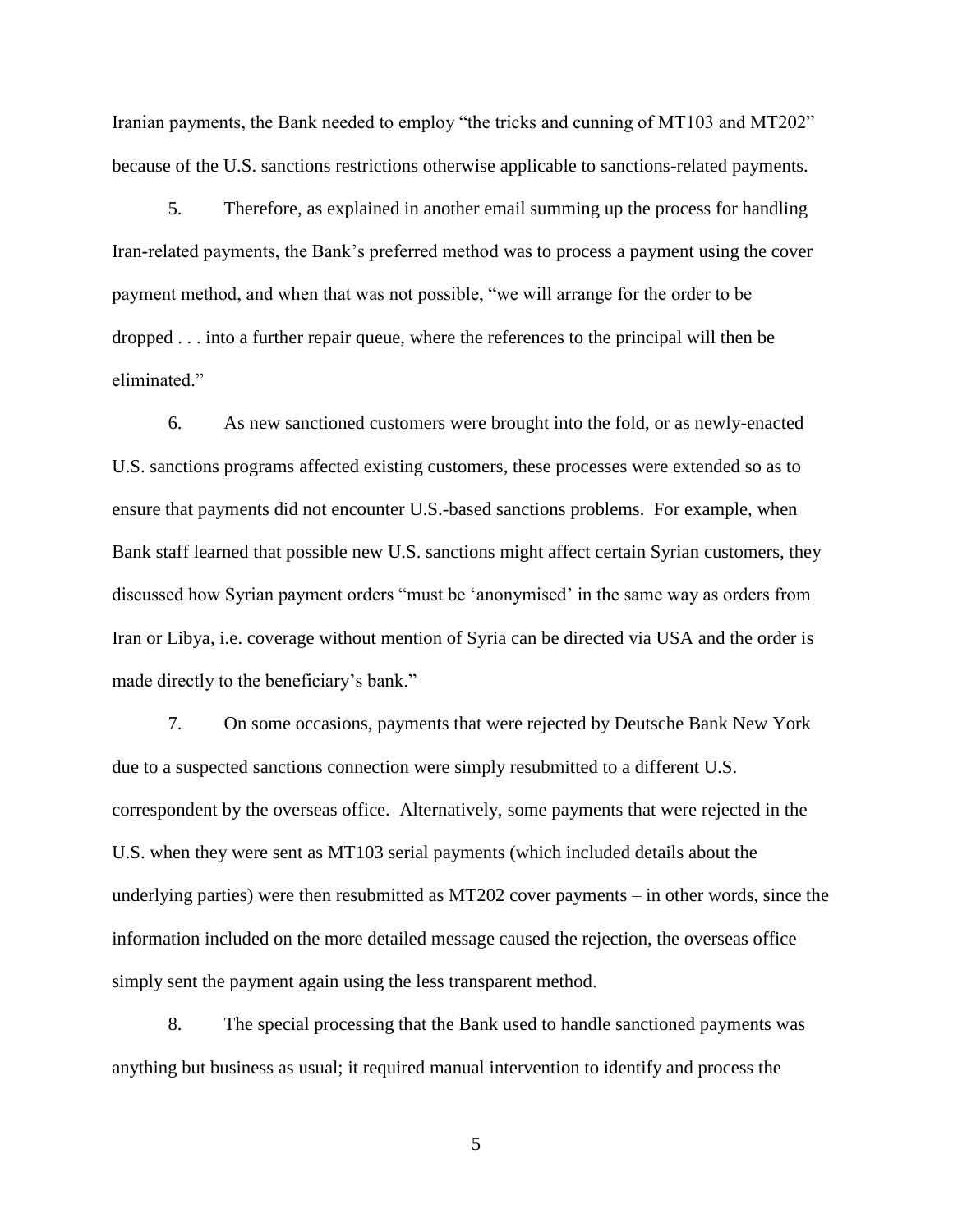payments that needed "repair" so as to avoid triggering any sanctions-related suspicions in the U.S. Indeed, on occasion, customers whose payments received this special processing questioned the extra fees the bank was charging for the manual processing. They were told that this is what was necessary in order to circumvent the U.S.-based sanctions controls.

9. The Bank instituted a series of policies starting in 2006 to end these practices and wind down business with U.S.-sanctioned entities. However, some instances of resubmitting rejected payments or processing sanctions-related payments through New York persisted even after the formal policies were instituted.

#### Bank Staff Coordinated With Sanctioned Customers to Conceal True Details About Payments

10. Bank relationship managers and other employees worked with the Bank's sanctioned customers in the process of concealing the details about their payments from U.S. correspondents.

 11. During site visits, in emails, and during phone calls, clients were instructed to sent immediately to the USA with your full details. . . . [This process] is a direct result of the US DON'T MENTION THE NAME OF BANK SADERAT IRAN OR IRAN IN USA," or "THE NAME BANK MELLI OR MARKAZI SHOULD NOT BE MENTIONED . . . IMPORTANT: include special notes or code words in their payment messages that would trigger special handling by the bank before the payment was sent to the United States. Sanctioned customers were told "it is essential for you to continue to include [the note] 'Do not mention our bank's name…' in MT103 payments that may involve the USA. [That note] ensures that the payments are reviewed prior to sending. Otherwise it is possible that the [payment] instruction would be sanctions." Customers, in turn, included notes in free-text fields of SWIFT messages such as "Please do not mention our bank's name or SWIFT code in any msg sent via USA," "PLS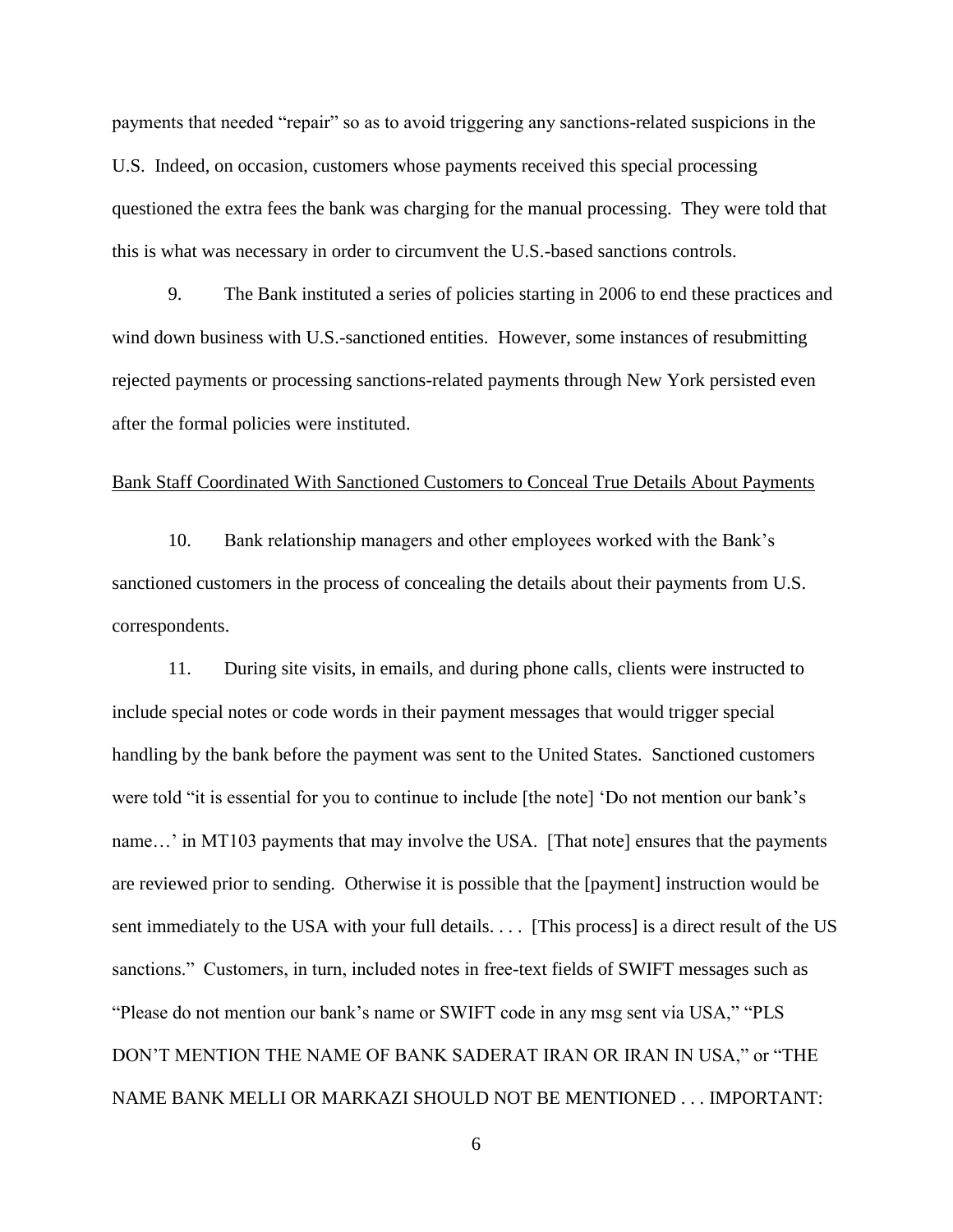# NO IRANIAN NAMES TO BE MENTIONED WHEN MAKING PAYMENT TO NEW YORK"

12. But the Bank did not rely on the customer notes and code words alone; the Bank's payments processing staff were instructed to be on the lookout for any payment involving a sanctioned entity and ensure that no name or other information that might arouse sanctionsrelated suspicions was sent to the U.S. correspondents, even if the customer failed to include a special note to that effect.

 who their friends will be in the longer run, DB or Asian banks." In another instance, after that the client was so pleased that it "used the opportunity to enquire whether we can also do 13. In fact, the Bank's "OFAC-safe" handling processes and its experience in handling sanctions-related payments were selling points when soliciting new business from customers subject to U.S. sanctions. On one occasion, a relationship manager visiting a Syrian bank during a time when the U.S. was considering instituting certain Syrian sanctions pitched Deutsche Bank's "OFAC-safe vehicles," and when the client mentioned possibly splitting its business among several Asia-based banks, the relationship manager "highlighted that the Asian banks in general are not very familiar with OFAC procedures [and] [a]sked them to consider Deutsche Bank staff responded to a client inquiry about handling U.S. dollar payments relating to Iran and Syria with a favorable "OFAC safe" solution, the Bank relationship manager reported USD payments into Burma/Myanmar."

## Too Much "Noise" About the Practice or the Business the Bank Was Handling Deutsche Bank's Practice Was Widespread and Formalized, But Care Was Taken Not to Make

14. The practice of non-transparent payment processing was not isolated or limited to a specific relationship manager or small group of staff. Rather, Bank employees in many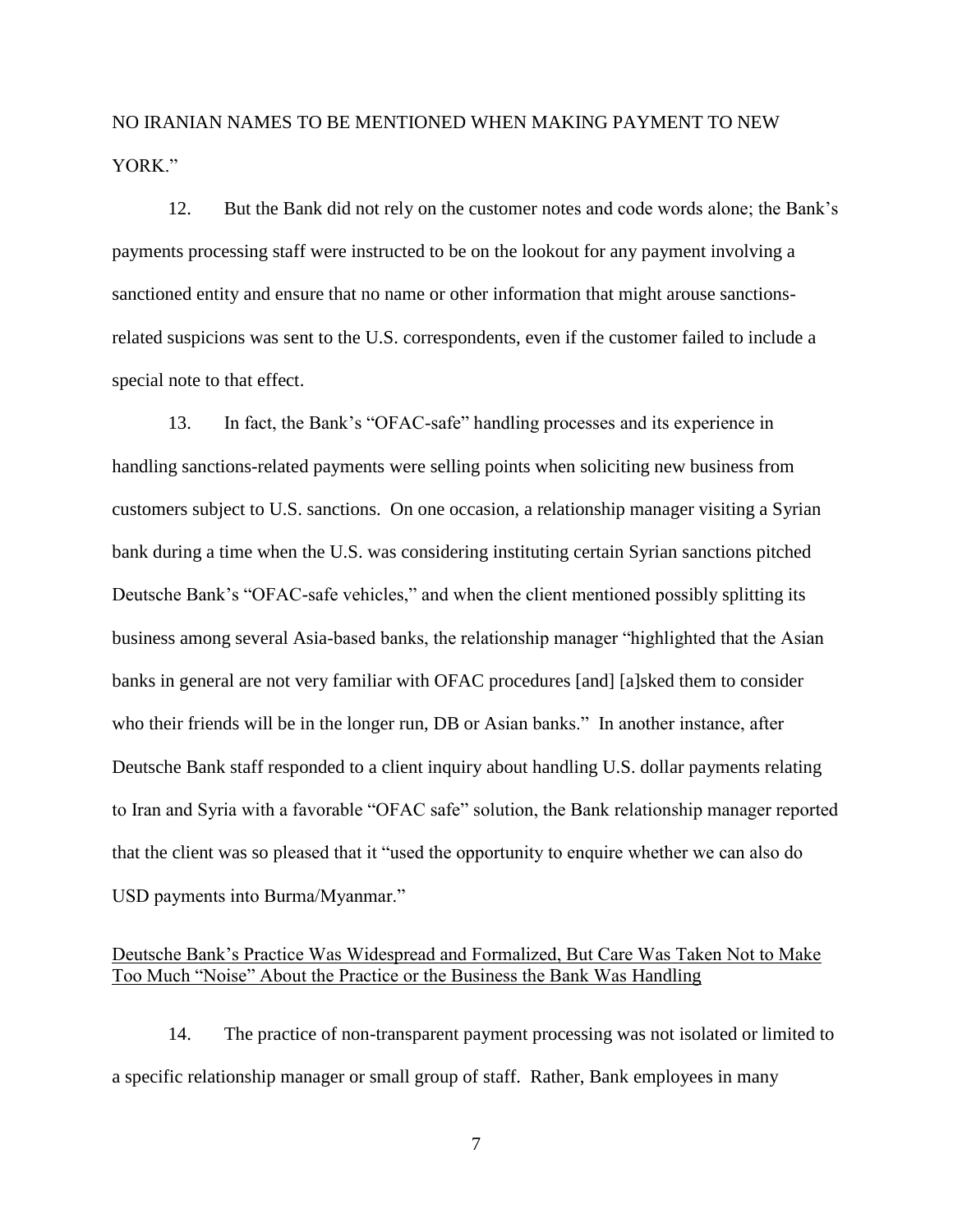overseas offices, in different business divisions, and with various levels of seniority were actively involved or knew about it.

15. In addition, some evidence indicates that at least one member of the Bank's Management Board was kept apprised about and approved of the Bank's business dealings with customers subject to U.S. sanctions.

 handling procedures. They regularly educated colleagues in other branches or in other divisions 16. Certain non-U.S. employees, especially those who managed relationships with a high number of Iranian, Libyan, or Syrian clients or who regularly processed U.S. dollar payments for sanctioned customers, were considered experts in the bank's "OFAC-safe" outside the U.S. about handling U.S. dollar payments.

17. Moreover, the Bank disseminated formal and informal written instructions emphasizing the need for utmost care to ensure that no sanctions-related information was included in U.S.-bound payment messages and setting out the various methods to use when processing sanctions-related payments.

18. For example, Deutsche Bank staff told investigators that during the earlier part of the relevant time period, an internal customer database included notes for certain sanctioned customers indicating that their name must not be referenced in payment messages sent to the U.S.

19. Later, Bank payments processing employees prepared a training manual for newly-hired payments staff in an overseas office. The manual included a section titled "US Embargo Payments" that explained how to handle payments with a sanctions connection. An early draft included a warning, in bolded text: "Special attention has to be given to orders in which countries/institutes with embargos are involved. Banks under embargo of the US (e.g.,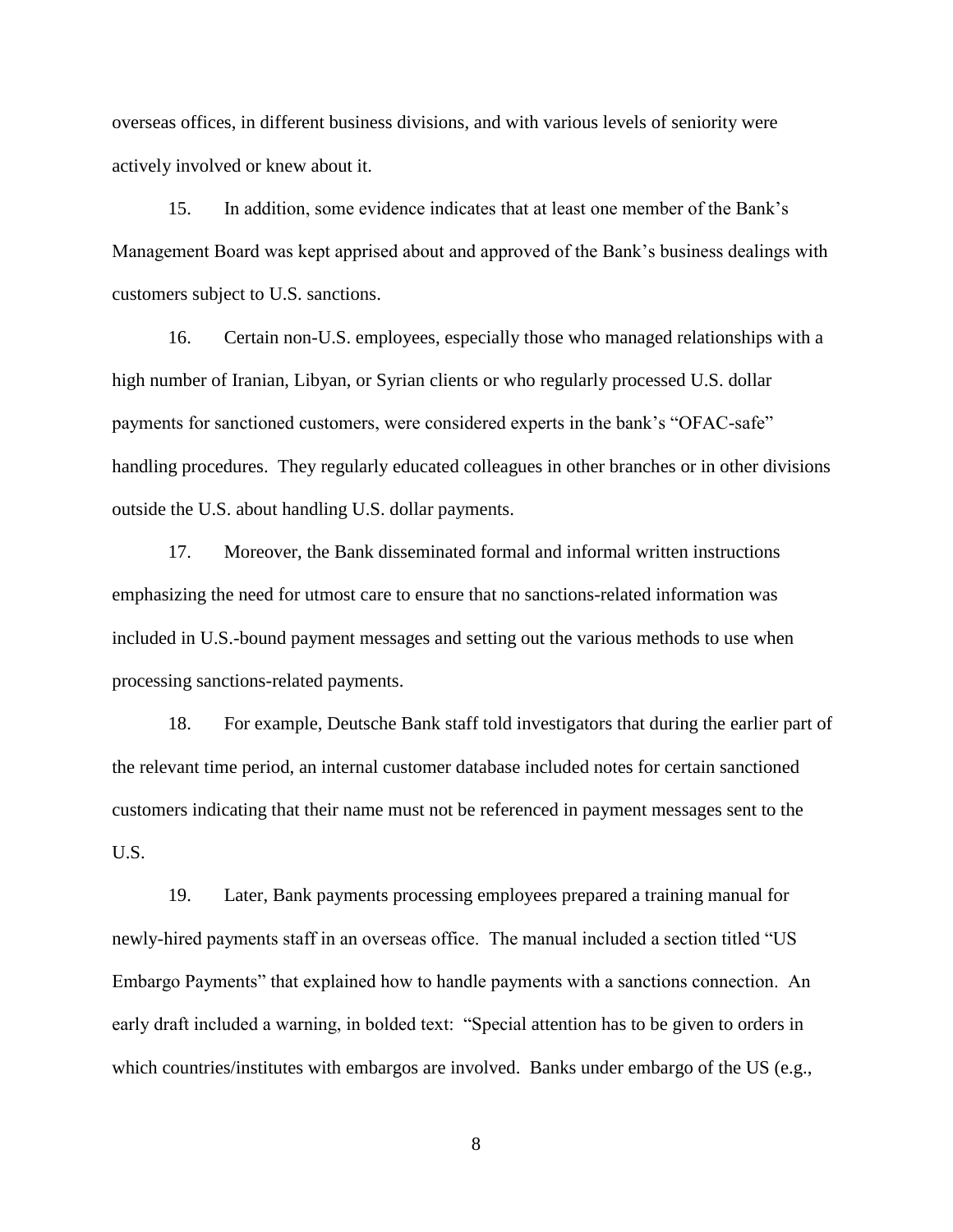Iranian banks) must not be displayed in any order to [Deutsche Bank New York] or any other bank with American origin as the danger exists that the amount will be frozen in the USA."

20. A revised version of the payments manual admonished that payments from Iran and Syria "have to be treated with caution as [ ] the payment gets released from the queue; there is a probability that the funds will be frozen by the Federal Reserve thereby causing financial and reputation loss for the Bank." A later version of the manual noted that the payment message might include key words such as "Embargo" or "Do not pay via US," but it also cautioned employees that code words might not necessarily be present. In any event, non-U.S. employees were instructed that information linking a customer to a U.S. sanctions program must not be displayed in any message sent to Deutsche Bank New York or any other American bank. The preference, they were told, was to send two messages (that is, to use the cover payment method), but if that was not possible, they must reformat the message so that it gets routed for additional repair and reformatting "in such a way that the Embargo names are not visible to the receiving US banks." The manual included computer screenshots illustrating how these problematic messages might appear and how to handle them.

subject line of e-mails!" In another instance, when certain U.S. regulations against a Syrian bank 21. Moreover, less formal instructions were disseminated to certain staff via email throughout the relevant time period. In one email chain regarding possible recruitment of a new customer with Libyan connections, Bank staff were cautioned to "please be careful in regard to the US, since it does violate OFAC," and were told, "please do not mention OFAC names in the were imposed in 2004, relevant employees were told: "Let us be very careful while effecting USD denominated transaction[s] with Syria. In case we have to effect any USD denominated remittance to Syria, please ensure that name of Syria should not appear in the message."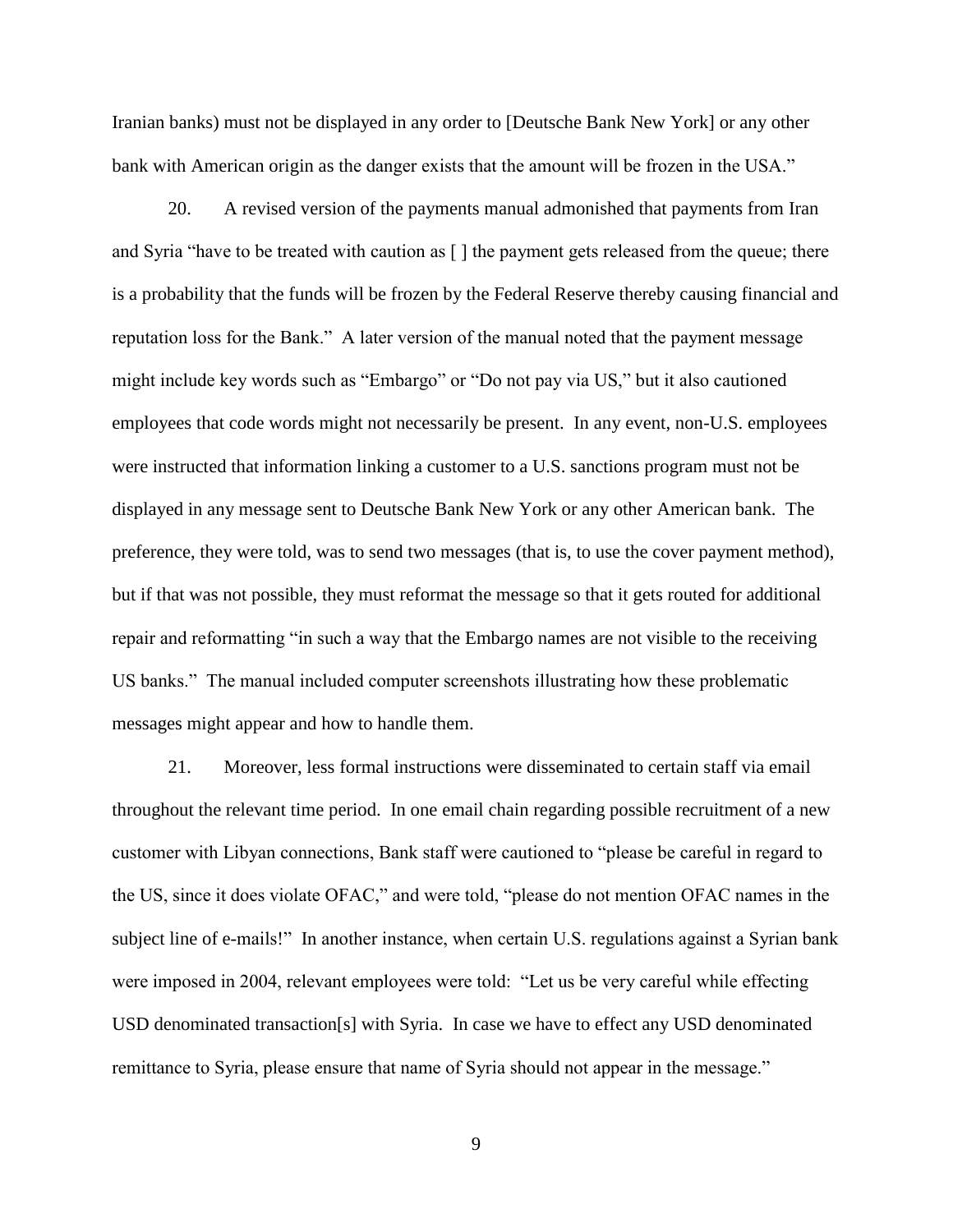legal and reputational concerns and acted to keep the payment handling methods – and indeed 22. At the same time, Bank staff took care to avoid publicizing details about their non-transparent payments handling, both within and outside the bank. Employees recognized the the fact of the bank's business dealings with sanctioned entities in general – on a need-to-know basis.

without public announcements etc." Later, when that relationship manager was offering advice not taped. . . . Let's also keep this e-mail strictly on a 'need-know' basis, no need to spread the 23. For example, one non-U.S. relationship manager who asked for advice about U.S. dollar processing was told, "Please be informed that any info on OFAC-safe business patterns (THAT DB does it and HOW DB does it) is strictly confidential information. Compliance does not want us to distribute such info to third parties, and forbids us explicitly to do so in any written or electronic form." In another email, a senior compliance executive with oversight of this area told a non-U.S. relationship manager who was asking about the possibility of doing business with a Syrian customer that Compliance "agreed to do business on a low key level to another non-U.S. colleague about assisting a client who needed to make and receive U.S. dollar payments with Iranian and Syrian connections, he cautioned his colleague: "As usual, let's not revert to the client in writing due to the reputational risk involved if the e-mail goes to wrong places. Someone should call [the client] and tell them orally and ensure that the conversation is news in [Deutsche Bank's Asian offices about] what we do under OFAC scenarios."

24. Around the same time, that same relationship manager told another non-U.S. colleague: "Please note that while DB is prepared to do business with Syria, we obviously have sizeable business interests in the US, too, which DB wants to protect. So any Syrian transaction should be treated STRICTLY confidential and should involve any colleagues on a 'Must-Know'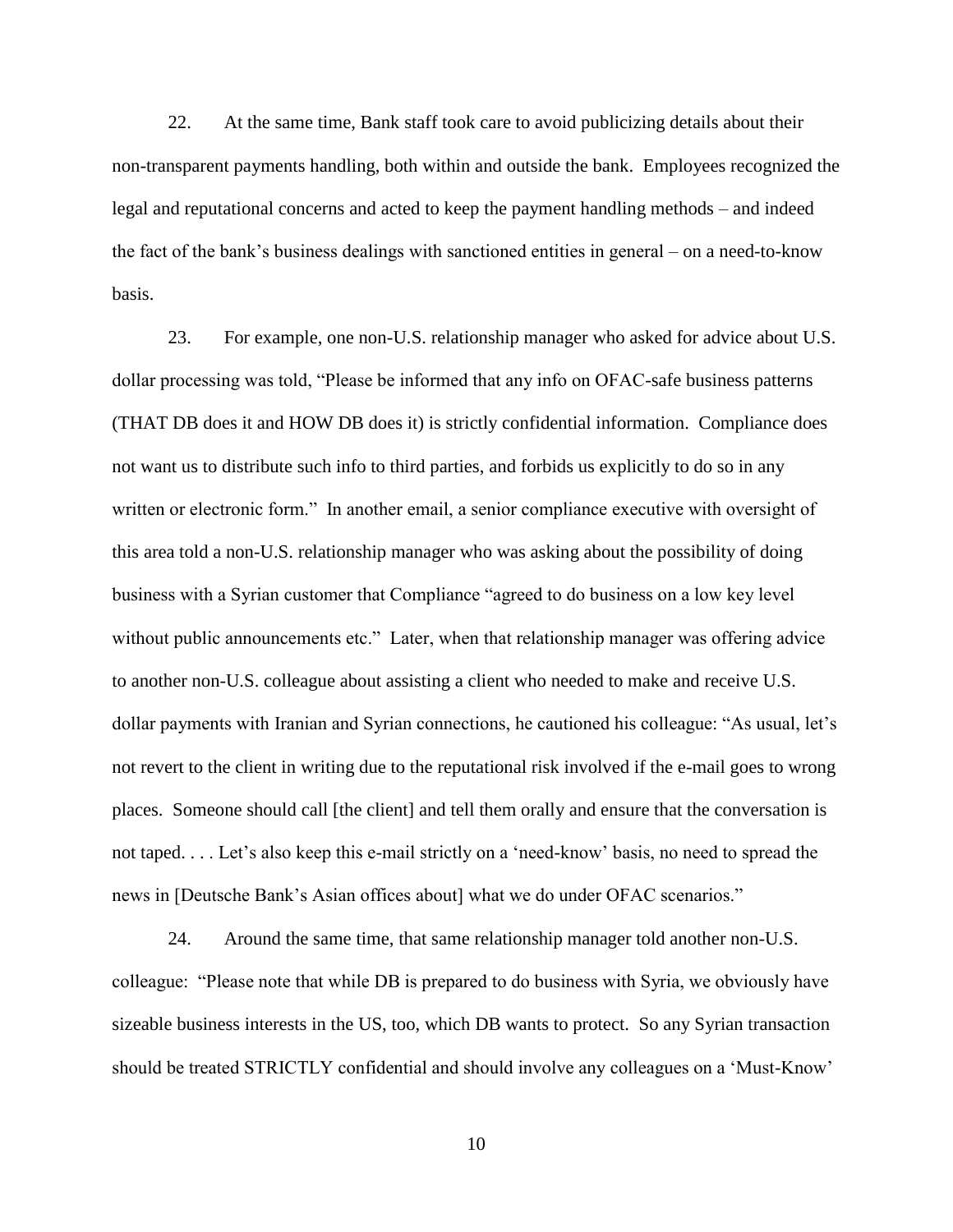basis only! . . . [W]e do not want to create any publicity or other 'noise' in the markets or media"

 this as a breach of law." The relationship manager viewed this incident not as a prompt to re-25. In addition, while one of the main purposes of the nontransparent practices was to keep the Bank's U.S. staff in the dark about the sanctions connections of the payments they were processing, Deutsche Bank New York staff occasionally raised objections to the Bank's business relationship with U.S.-sanctioned parties based on U.S. law. Their European colleagues, however, did nothing to stop the practice but instead redoubled their efforts to hide the details from their American colleagues. For example, a relationship manager who did significant business with Iranian and Syrian customers complained to his boss that colleagues in the Middle East "participated in a major conference call with senior management of [Deutsche Bank New York] and provided an overview of DB's account activities with Syria outside the U.S. Senior management of [Deutsche Bank New York] complained strongly to DB Frankfurt that they see examine the bank's Syrian business, however, but rather as indicating a need to better train the non-U.S. staff who handle the "very lucrative" Syrian and Iranian business to ensure such disclosures do not occur in the future.

#### **Violations of Law and Regulations**

 of New York Banking Law §§ 104 and 200-c. 26. Deutsche Bank failed to maintain or make available at Deutsche Bank New York true and accurate books, accounts, and records reflecting all transactions and actions, in violation

27. Deutsche Bank employees knowingly made and caused to be made false entries in the Bank's books, reports, and statements and omitted and caused to be omitted therefrom true entries of material particular pertaining to the U.S. dollar clearing business of the Bank at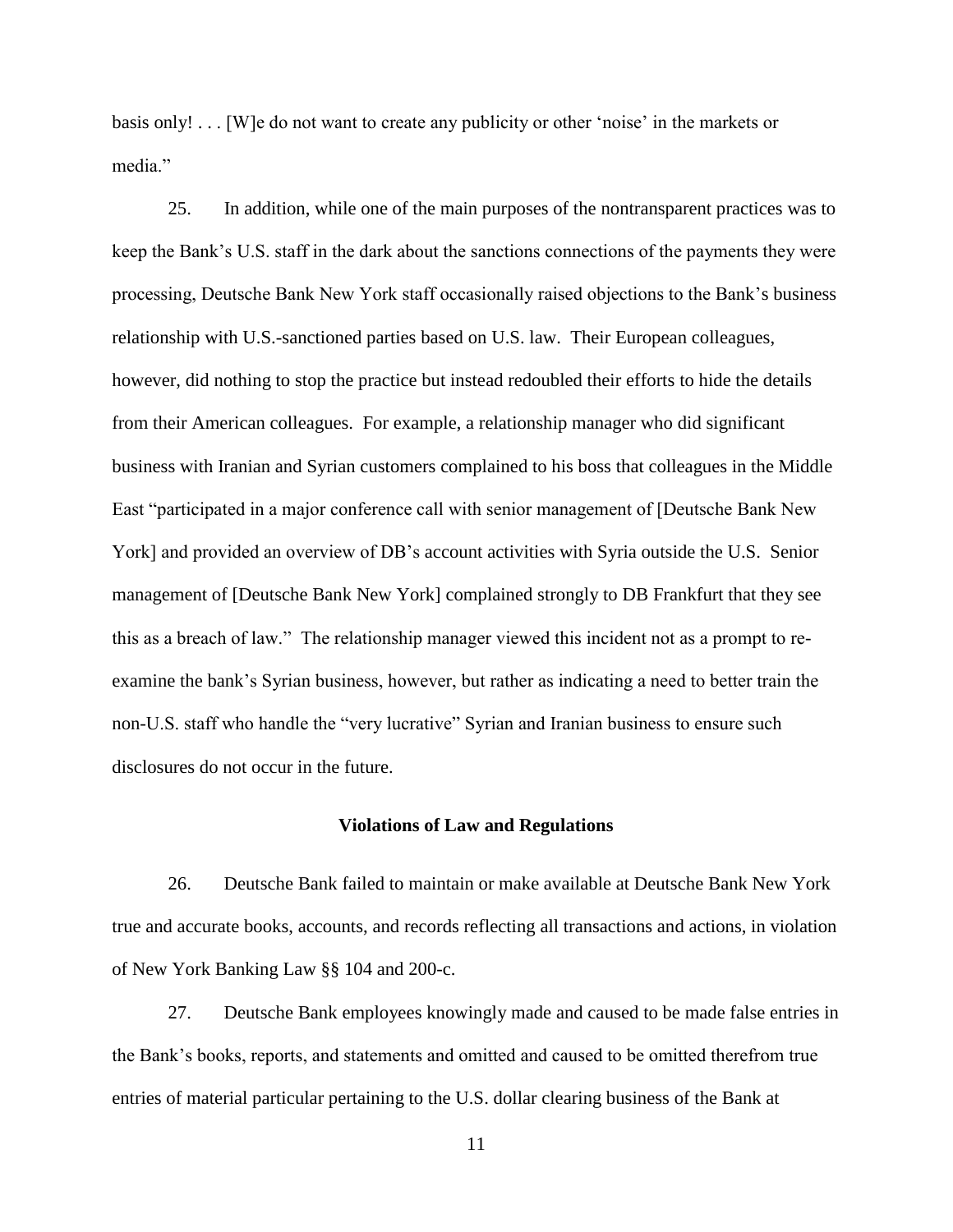Department and representatives of other U.S. regulatory agencies that were lawfully appointed to examine the Bank's condition and affairs, in violation of 3 NYCRR § 3.1. Deutsche Bank New York, with the intent to deceive the Superintendent and examiners of the

 misconduct, whether or not a criminal offense, in violation of 3 NYCRR § 300.1. 28. Deutsche Bank failed to submit a report to the Superintendent immediately upon discovering fraud, dishonesty, making of false entries and omission of true entries, or other

### **Settlement Provisions**

#### **Monetary Payment:**

 29. Deutsche Bank shall pay a civil monetary penalty pursuant to Banking Law § 44 to the Department in the amount of \$200,000,000. The Bank shall pay the entire amount within ten days of executing this Consent Order. Deutsche Bank agrees that it will not claim, assert, or apply for a tax deduction or tax credit with regard to any U.S. federal, state, or local tax, directly or indirectly, for any portion of the civil monetary penalty paid pursuant to this Consent Order.

#### **Independent Monitor**

30. The Bank<sup>5</sup> and the Department agree to retain an independent monitor for one year to conduct a comprehensive review of the Bank's existing BSA/AML and OFAC sanctions compliance programs, policies, and procedures in place at the Bank that pertain to or affect activities conducted by or through Deutsche Bank New York.

31. The monitor will be selected by the Department in the exercise of its sole discretion, and will report directly to the Department.

 $\overline{a}$ 5

For purposes of Paragraphs 30-40, "the Bank" shall mean Deutsche Bank AG, Deutsche Bank AG New York Branch, and DBTCA.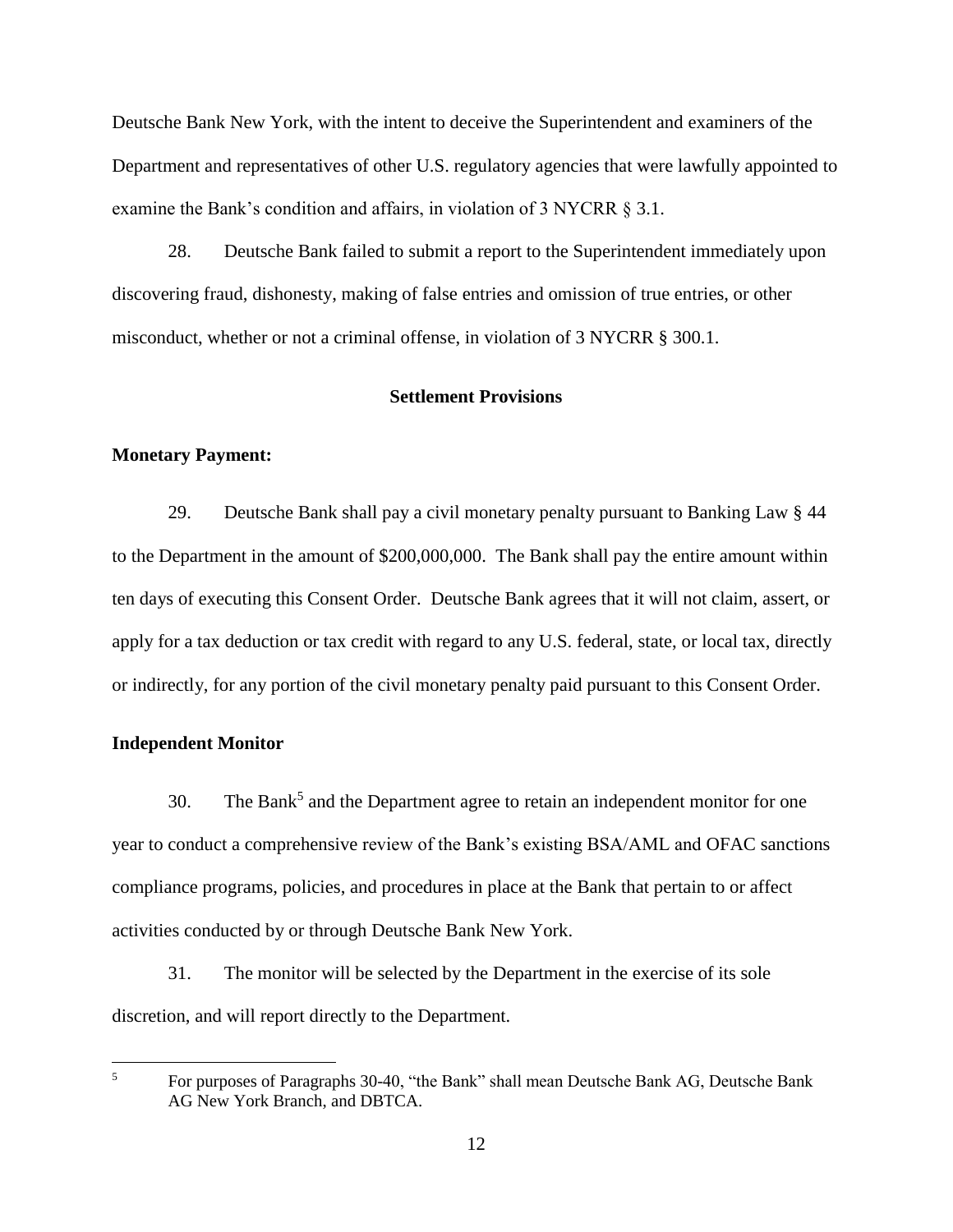- 32. Among other things, the monitor will review and report on:
	- a. The elements of the Bank's corporate governance that contributed to or facilitated the improper conduct discussed in this Consent Order and that permitted it to go on, relevant changes or reforms to its corporate governance that the Bank has made since the time of the conduct discussed in this Consent Order, and whether those changes or reforms are likely to significantly enhance the Bank's BSA/AML and OFAC compliance going forward;
	- b. The thoroughness and comprehensiveness of the Bank's current global BSA/AML and OFAC compliance program;
	- c. The organizational structure, management oversight, and reporting lines that are relevant to BSA/AML and OFAC compliance, and an assessment of the staffing of the BSA/AML and OFAC compliance teams, including the duties, responsibilities, authority, and competence of officers or employees responsible for the Bank's compliance with laws and regulations pertaining to BSA/AML or OFAC compliance;
	- d. The propriety, reasonableness, and adequacy of any proposed, planned, or recently-instituted changes to the Bank's BSA/AML and OFAC compliance programs;
	- e. Any corrective measures necessary to address identified weaknesses or deficiencies in the Bank's corporate governance or its global BSA/AML and OFAC compliance program.

33. The Bank agrees that it will fully cooperate with the monitor and support its work by, among other things, providing the monitor with access to all relevant personnel, consultants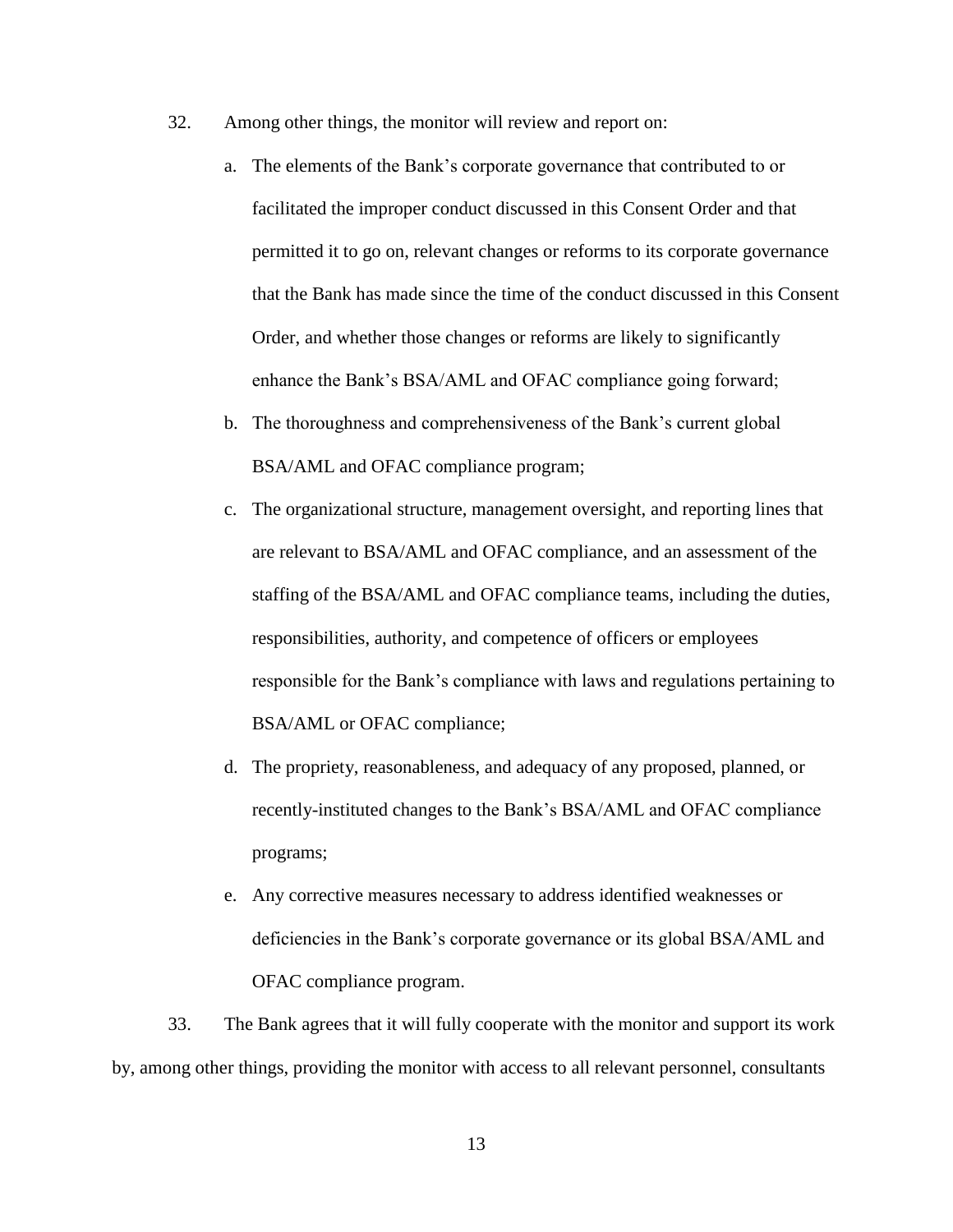and third-party service providers, files, reports, or records, whether located in New York, Germany, or elsewhere, consistent with applicable law.

34. Within forty-five days of receiving the monitor's preliminary written report on its findings, the Bank will submit to the Department a written plan to improve and enhance the current global BSA/AML and OFAC compliance program that pertains to or affects activities conducted by or through Deutsche Bank New York, incorporating any relevant corrective measures identified in the monitor's report (the "Action Plan").

35. The Action Plan will, if required, provide recommendations for enhanced internal controls and updates or revisions to current policies, procedures, and processes in order to ensure full compliance with all applicable provisions of the BSA and related rules and regulations, OFAC requirements and regulations, and the provisions of this Consent Order. If so provided by the monitor, and upon written consent of the Department, the Bank will commence implementation of the monitor's recommendations.

36. Within forty-five days of receiving the monitor's preliminary written report of findings, the Bank will submit to the Department a written plan to improve and enhance management oversight of BSA/AML and OFAC compliance programs, policies, and procedures now in place at the Bank that pertain to or affect activities conducted by or through Deutsche Bank New York, incorporating any relevant corrective measures identified in the monitor's report (the "Management Oversight Plan").

37. The Management Oversight Plan will address relevant matters identified in the monitor's written report of findings and provide a sustainable management oversight framework. Upon written consent from the Department, the Bank will commence implementation of the changes.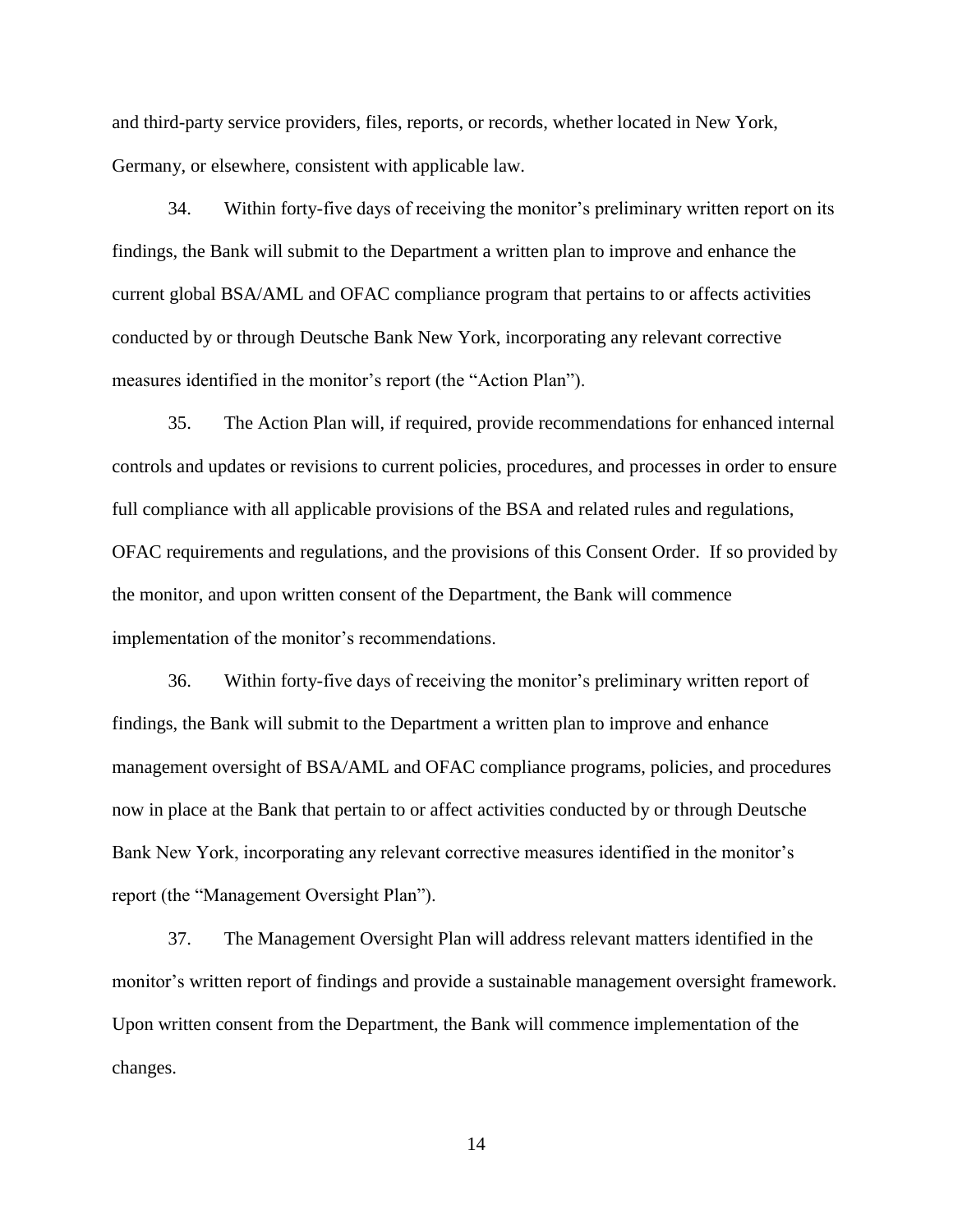38. The monitor will thereafter oversee the implementation of any corrective measures undertaken pursuant to the Action Plan and Management Oversight Plan.

39. Finally, the monitor will assess the Bank's compliance with its corrective measures and will submit subsequent progress reports and a final report to the Department and the Bank, at intervals to be determined by the Department. The Department may, in its sole discretion, extend any reporting deadline set forth in this section.

40. The term of the monitor's engagement will extend for one year from the date of the formal engagement. Any dispute as to the scope of the monitor's authority or mandate will be resolved by the Department in the exercise of its sole discretion, after appropriate consultation with the Bank and the monitor.

#### **Termination of Employees:**

41. While several of the Bank employees who were centrally involved in the improper conduct discussed in this Consent Order no longer work at the Bank, several such employees do remain employed by the Bank.

42. The Department orders Deutsche Bank to take all steps necessary to terminate the following employees, who played central roles in the improper conduct discussed in this Consent Order: a managing director in Global Transactions Banking who was assigned the code number 24; a managing director in Operations who was assigned the code number 325; a director in Operations who was assigned the code number 7; a director in Corporate Banking and Securities who was assigned the code number 11; a vice president in Global Transactions Banking who was assigned the code number 1; and a vice president and relationship manager who was assigned the code number 30. If, after Deutsche Bank has taken whatever action is necessary to terminate these employees, a judicial or regulatory determination or order is issued finding that such action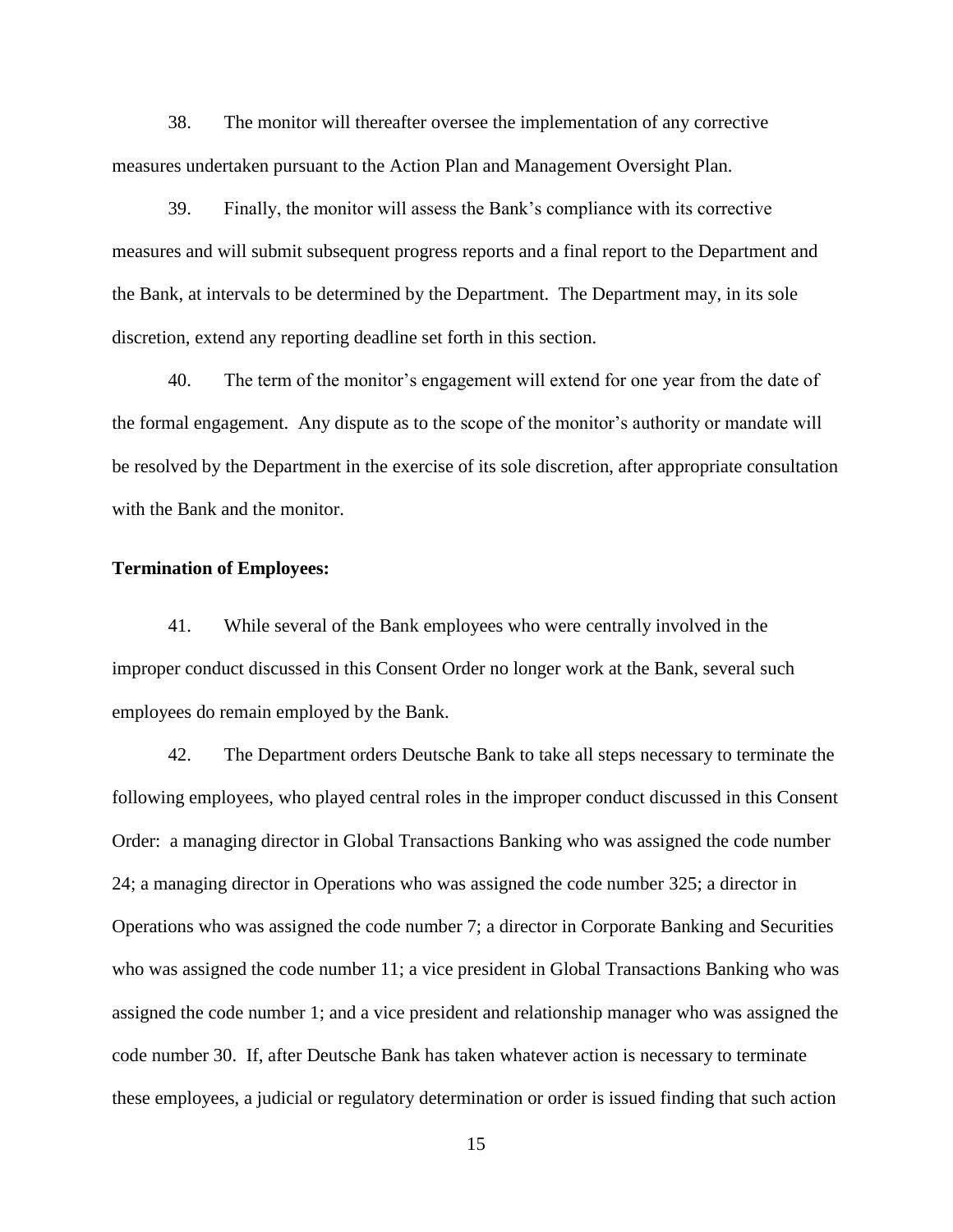is not possible under German law, then Deutsche Bank shall ensure, consistent with applicable law, that these employees are not allowed to hold or assume any duties, responsibilities, or activities involving compliance, U.S. dollar payments, or any matter relating to U.S. operations.

43. With respect to the employees who were assigned code numbers 26, 28, and 32, Deutsche Bank shall ensure, consistent with applicable law, that these employees are not allowed to hold or assume any duties, responsibilities, or activities involving compliance, U.S. dollar payments, or any matter relating to U.S. operations.

 44. The Department also orders Deutsche Bank to refrain from ever rehiring for any full-time, part-time, or consulting position the following employees, who played central roles in the conduct discussed in this Consent Order but who previously left the Bank: the employees who were assigned the code numbers 15, 20, 29, 34, 35, 37, 71, 75, 80, and 124.

#### **Breach of Consent Order:**

 45. In the event that the Department believes Deutsche Bank to be in material breach of the Consent Order, the Department will provide written notice to Deutsche Bank, and the Bank must, within ten business days of receiving such notice, or on a later date if so determined in the Department's sole discretion, appear before the Department to demonstrate that no material breach has occurred or, to the extent pertinent, that the breach is not material or has been cured.

 breach. Upon a finding that Deutsche Bank has breached this Consent Order, the Department may use any evidence available to the Department in any ensuing hearings, notices, or orders. 46. The parties understand and agree that Deutsche Bank's failure to make the required showing within the designated time period shall be presumptive evidence of the Bank's has all the remedies available to it under New York Banking and Financial Services Law and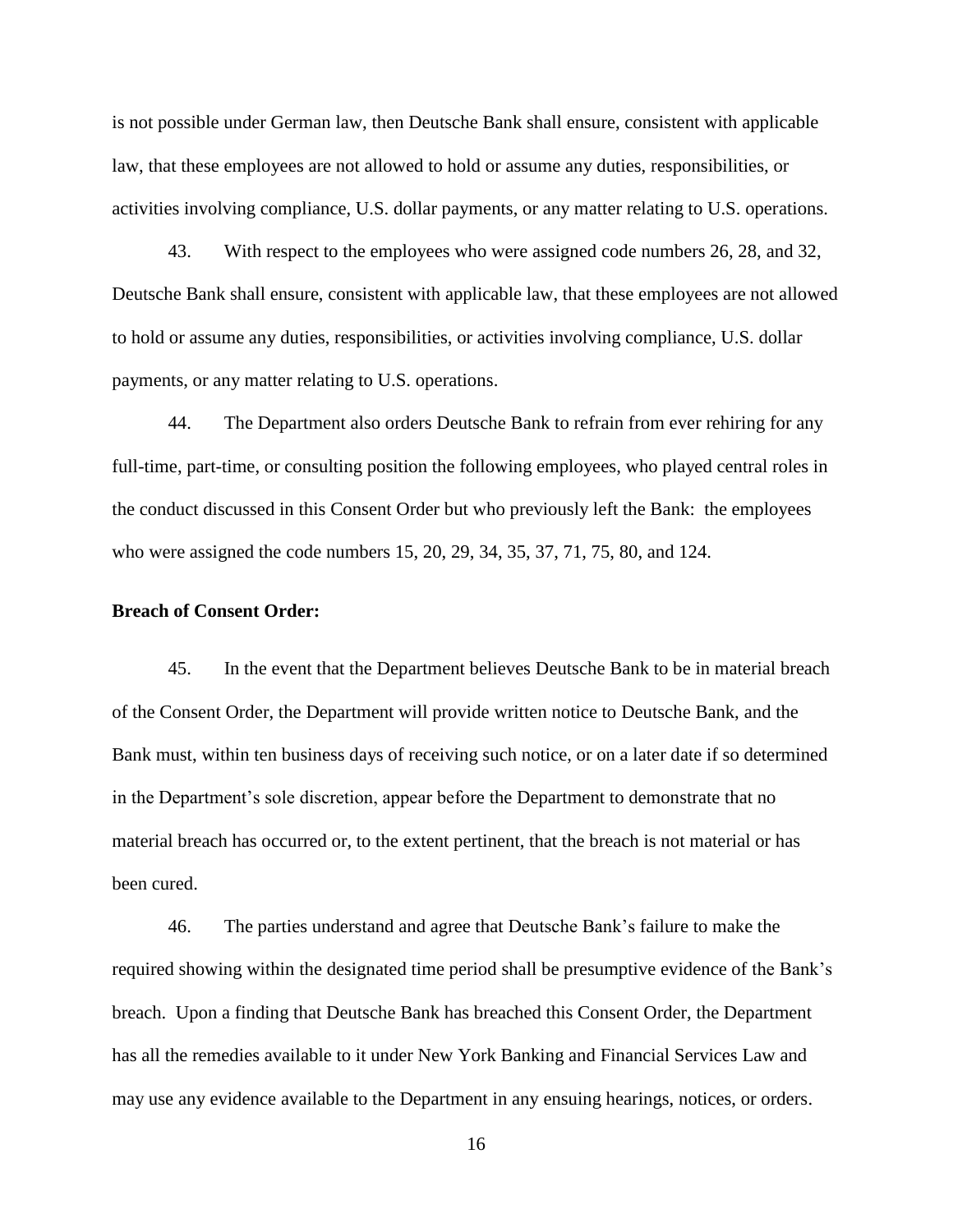#### **Waiver of Rights:**

47. The parties understand and agree that no provision of this Consent Order is subject to review in any court or tribunal outside the Department.

#### **Parties Bound by the Consent Order:**

48. This Consent Order is binding on the Department and Deutsche Bank, as well as any successors and assigns that are under the Department's supervisory authority. But this Consent Order does not bind any federal or other state agency or any law enforcement authority.

 49. No further action will be taken by the Department against Deutsche Bank for the conduct set forth in the Consent Order, provided that the Bank complies with the terms of the Consent Order.

 Department may undertake additional action against Deutsche Bank for transactions or conduct 50. Notwithstanding any other provision in this Consent Order, however, the that the Bank did not disclose to the Department in the written materials the Bank submitted to the Department in connection with this matter.

#### **Notices:**

51. All notices or communications regarding this Consent Order shall be sent to: For the Department:

James Caputo Jared Elosta New York State Department of Financial Services One State Street New York, NY 10004

For Deutsche Bank: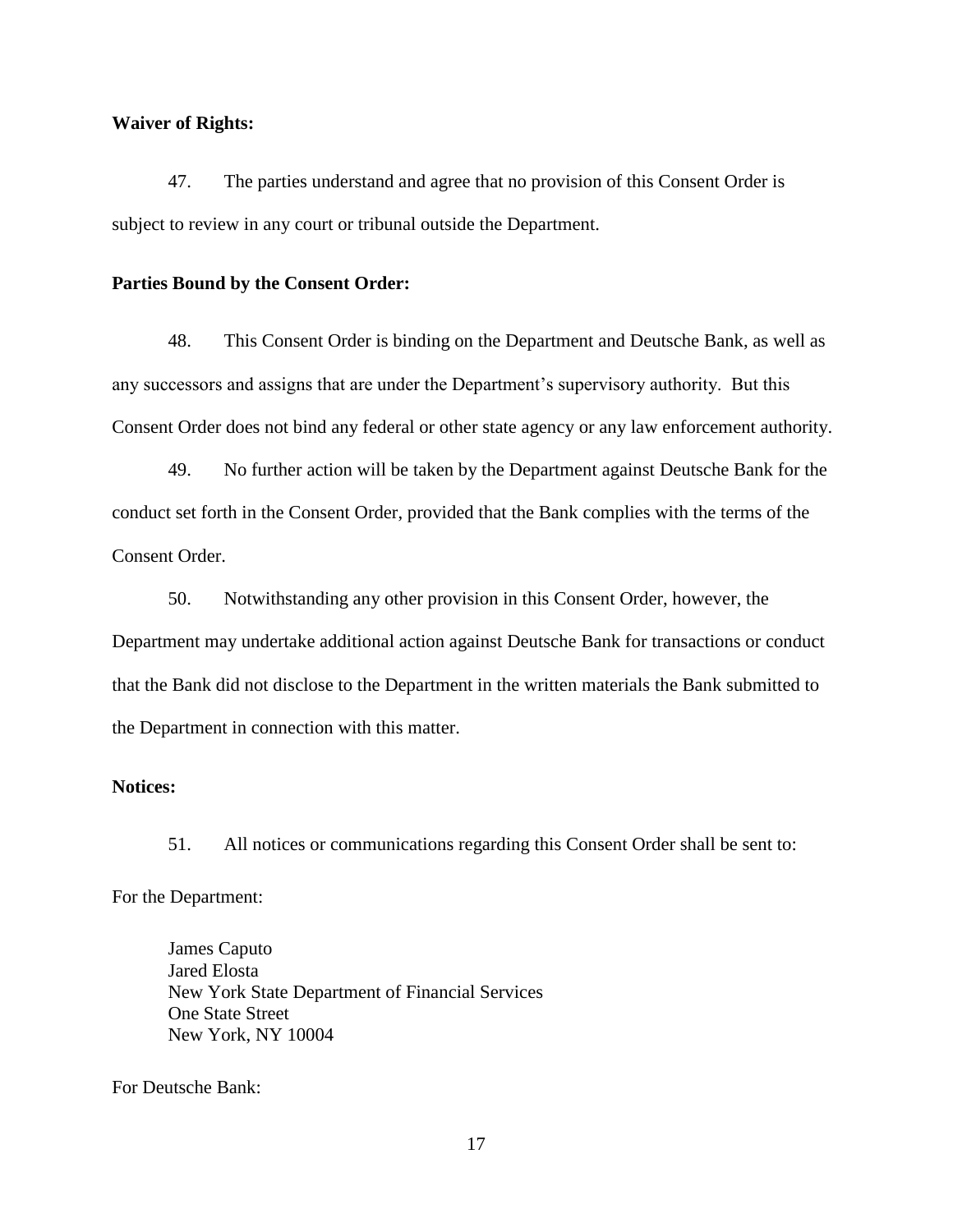Deutsche Bank AG Christof von Dryander Deputy General Counsel Taunusanlage 12 60325 Frankfurt Am Main, Germany

 Covington & Burling LLP Alan Vinegrad 620 Eighth Avenue New York, NY 10018

## **Miscellaneous:**

52. Each provision of this Consent Order shall remain effective and enforceable until stayed, modified, suspended, or terminated by the Department.

53. No promise, assurance, representation, or understanding other than those

contained in this Consent Order has been made to induce any party to agree to the provisions of

the Consent Order.